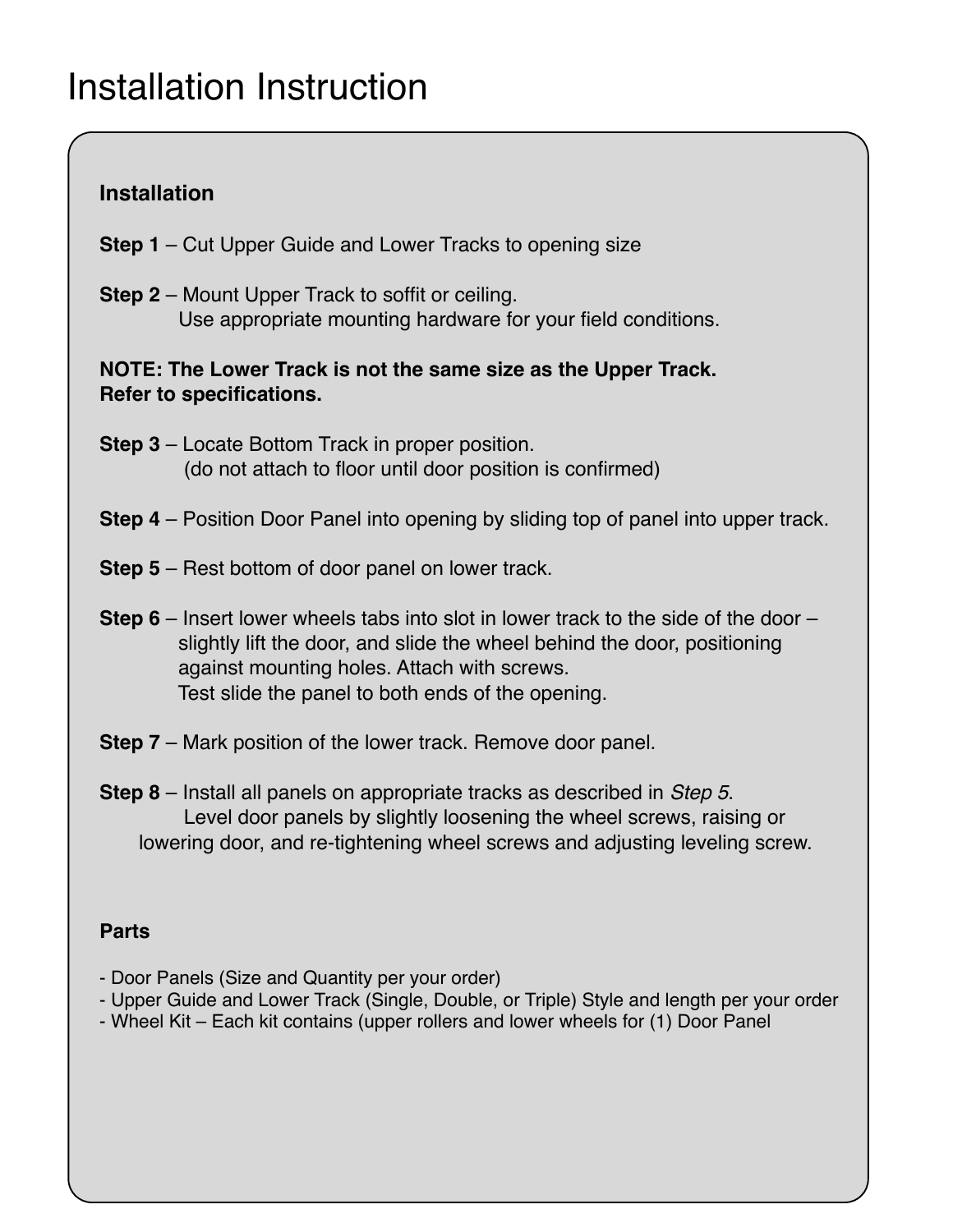# Opening Type

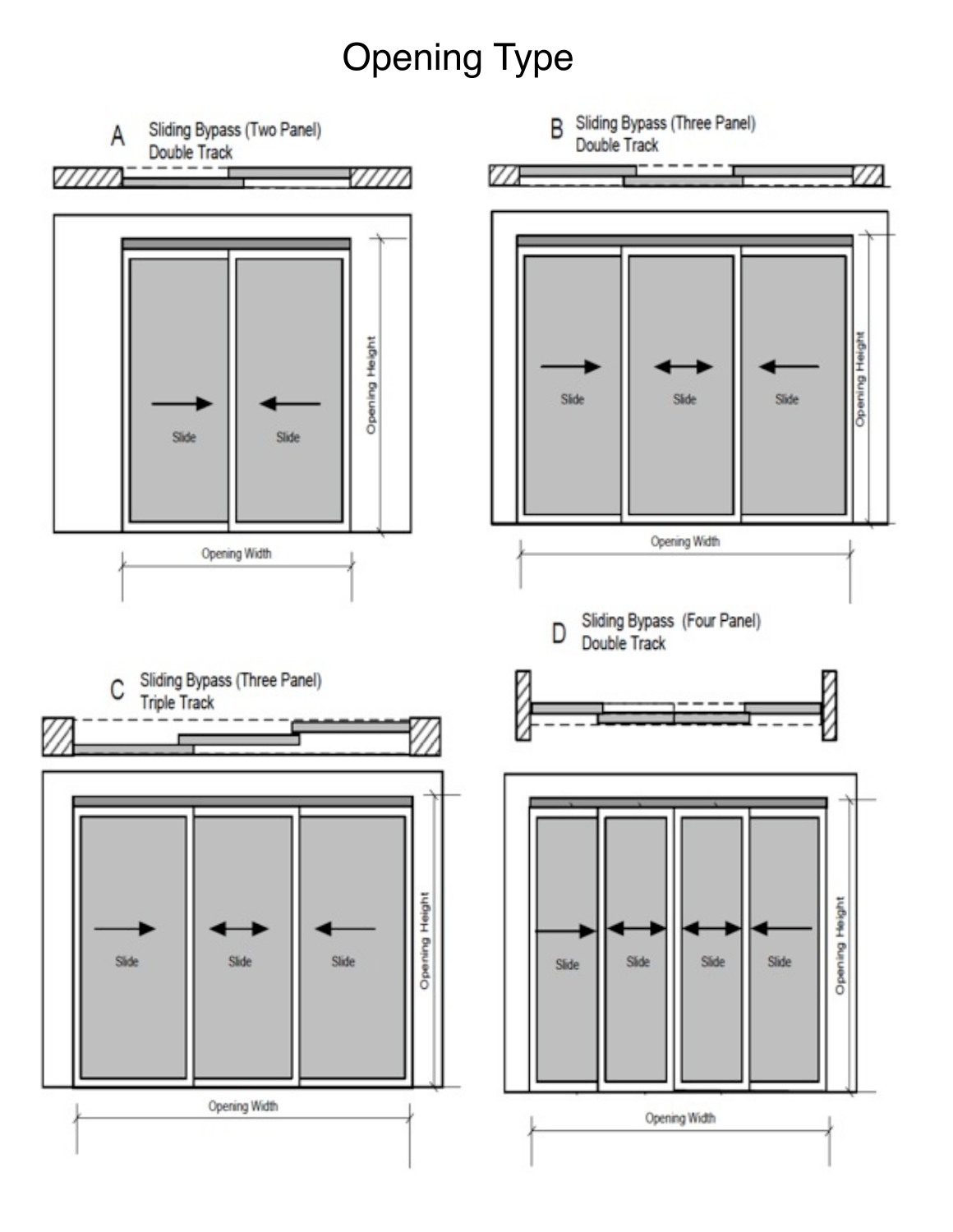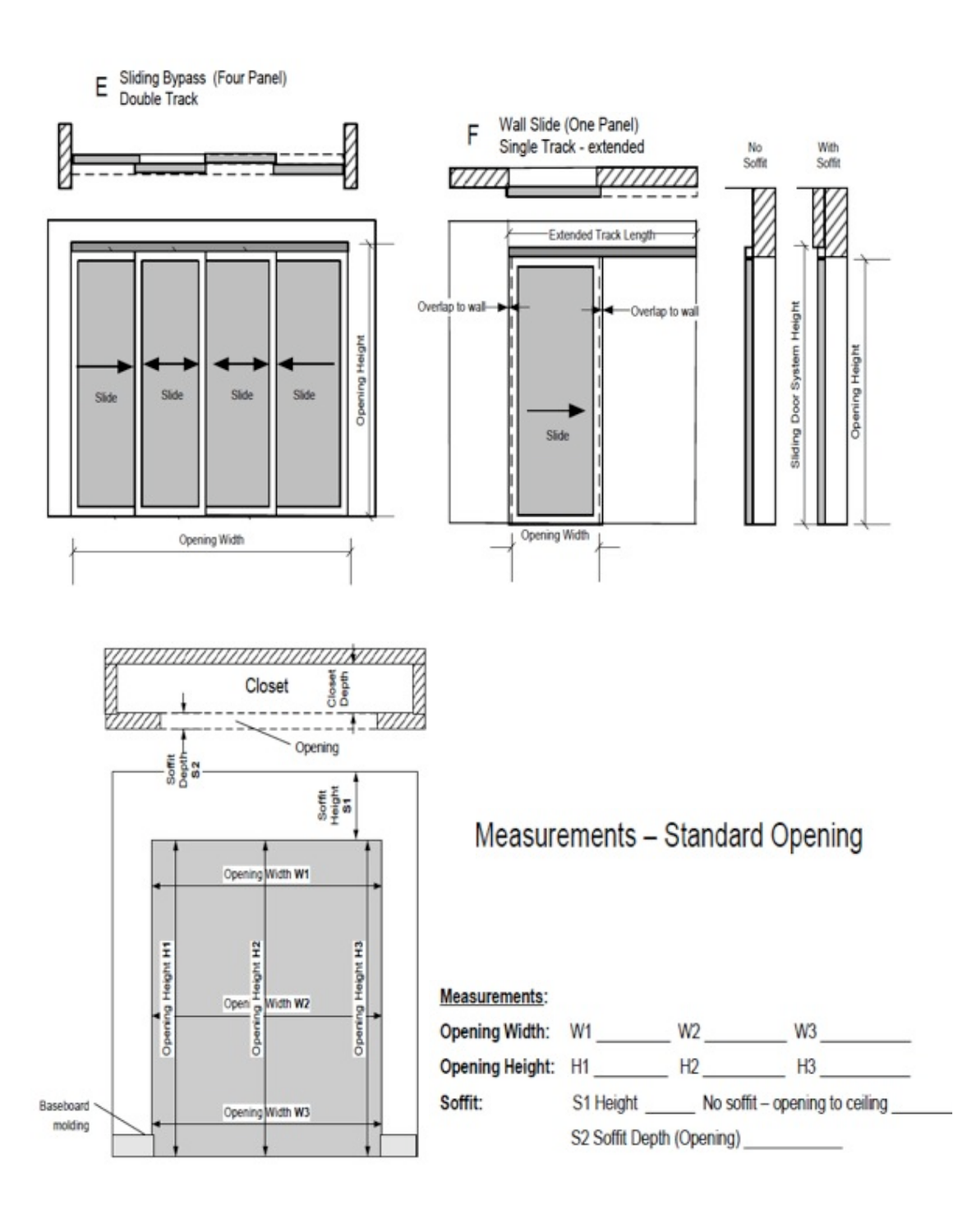### **Cut the tracks**

Carefully measure the width of the opening at top and bottom, and reduce the lengths measured by about 2-3 mm. Measure off the required track length, marking the future cut line on the tracks. Use a fine-toothed metal cutting saw to cut off the redundant part of the tracks.

#### *Advice:*

 *In order to facilitate upper track cutting, insert 38 mm thick wood blocks or a reversed piece of track into the track. This will prevent track deflection during the cutting process*

### **Install the upper track**

Fix the upper track with screws, offsetting its flat surface by 2 mm from the door face. Install the upper track with the shadow line facing forward in order to mask ceiling irregularities. If a multiple-track system is installed, fix the other tracks so that they fit tightly against each other along the entire length.

#### *Advice:*

*Avoid applying excessive force when tightening screws to prevent track deformation. Use flathead screws for best results. The surface to which the track is fixed must not be curved.*



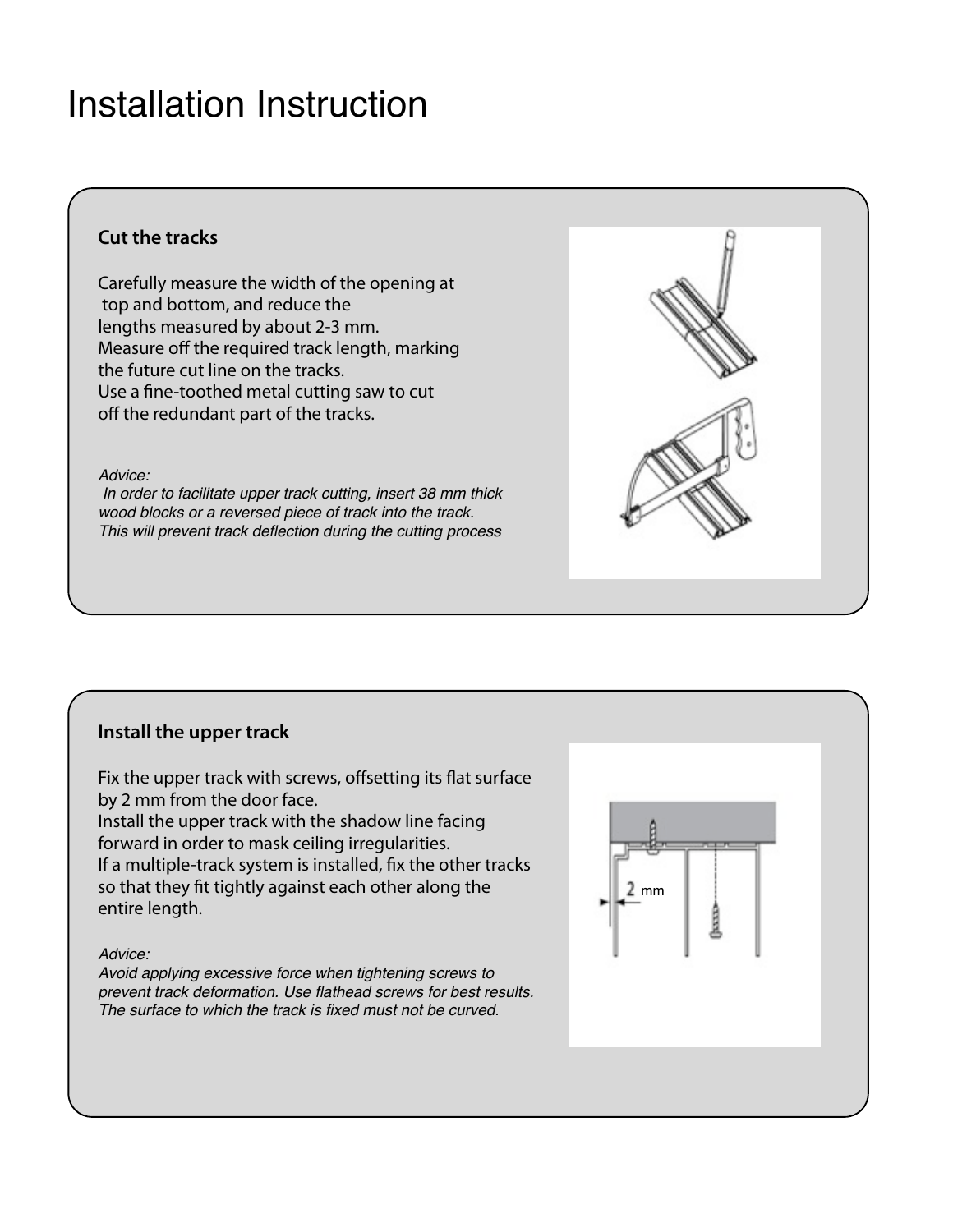### **Fix stoppers and positioners in the bottom track**

Before fixing the bottom track down, slide the bottom positioners and stoppers into the track as shown in the drawing. Set the exact location of positioners and stoppers after the door has been put in place and adjusted.



### **Set the door in place**

Lay the bottom track on the floor, offsetting it from the door face by about:

 $x = 11$  mm for profiles,  $x = 18$  mm for profiles. (dependent on the type of profile)

If the track is to be fitted with positioners and stoppers, slip them into the respective tracks before fixing.

Fully insert the door leaf in the top track, taking care not

to damage the bottom rollers, then align the bottom end of the door leaf with the bottom track and slowly lower the leaf, letting the rollers snap into the tracks. NOTE: The Lower Track is not the same size as the Upper Track. Refer to specifications



#### *Advice:*

*Before you set the door in place, put a cardboard sheet on the bottom track to prevent damage to track surface. When the door is already in position, remove the protective cardboard.*